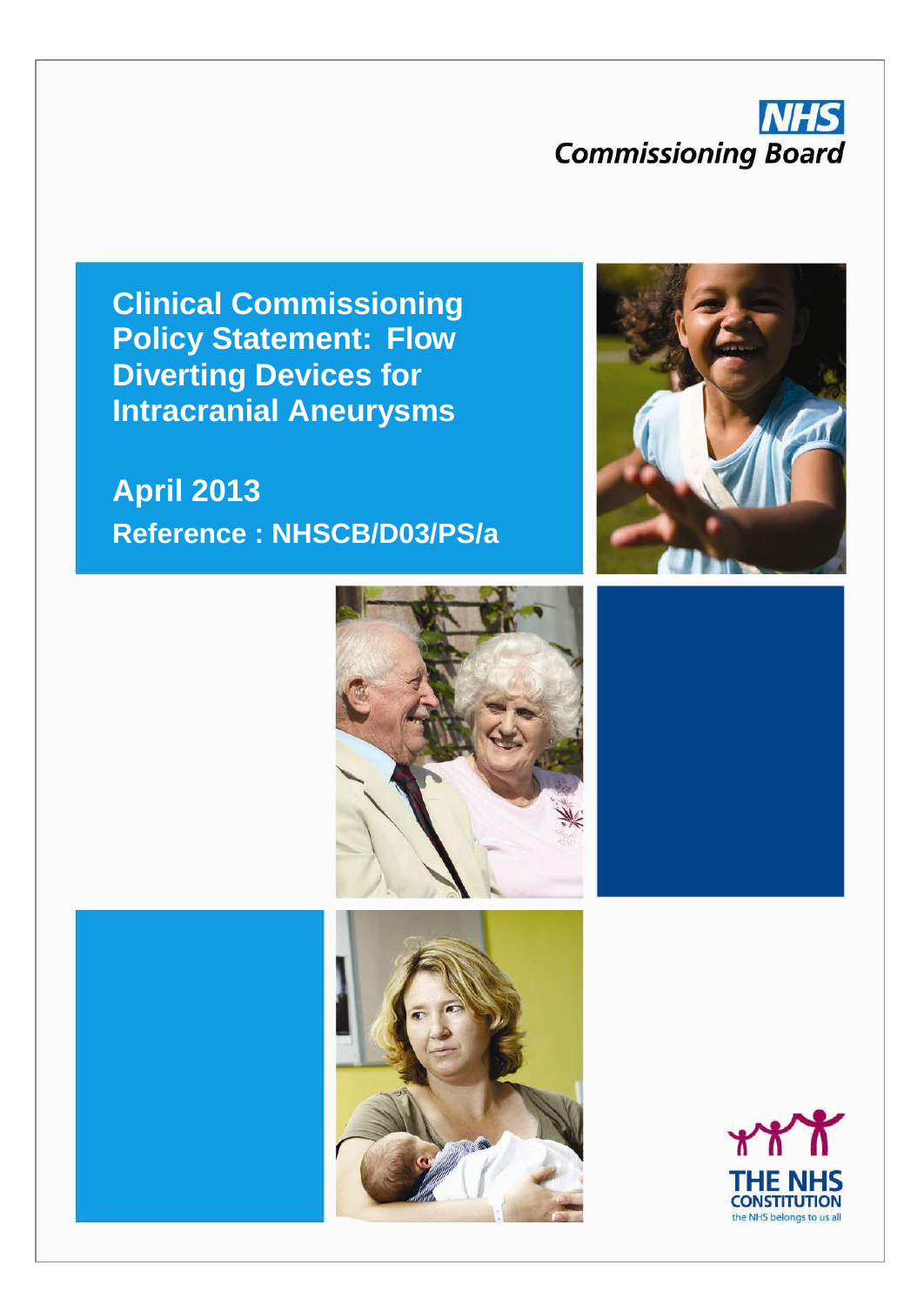# **NHS Commissioning Board Clinical Commissioning Policy Statement: Flow Diverting Devices for Intracranial Aneurysms**

First published: April 2013

**Prepared by the NHS Commissioning Board Clinical Reference Group for**

**Adult Neurosurgery**

© Crown copyright 2013 First published April 2013 Published by the NHS Commissioning Board, in electronic format only.

Flow Diverting Devices Policy Statement – Adult Neurosurgery CRG NHSCB/D03/PS/a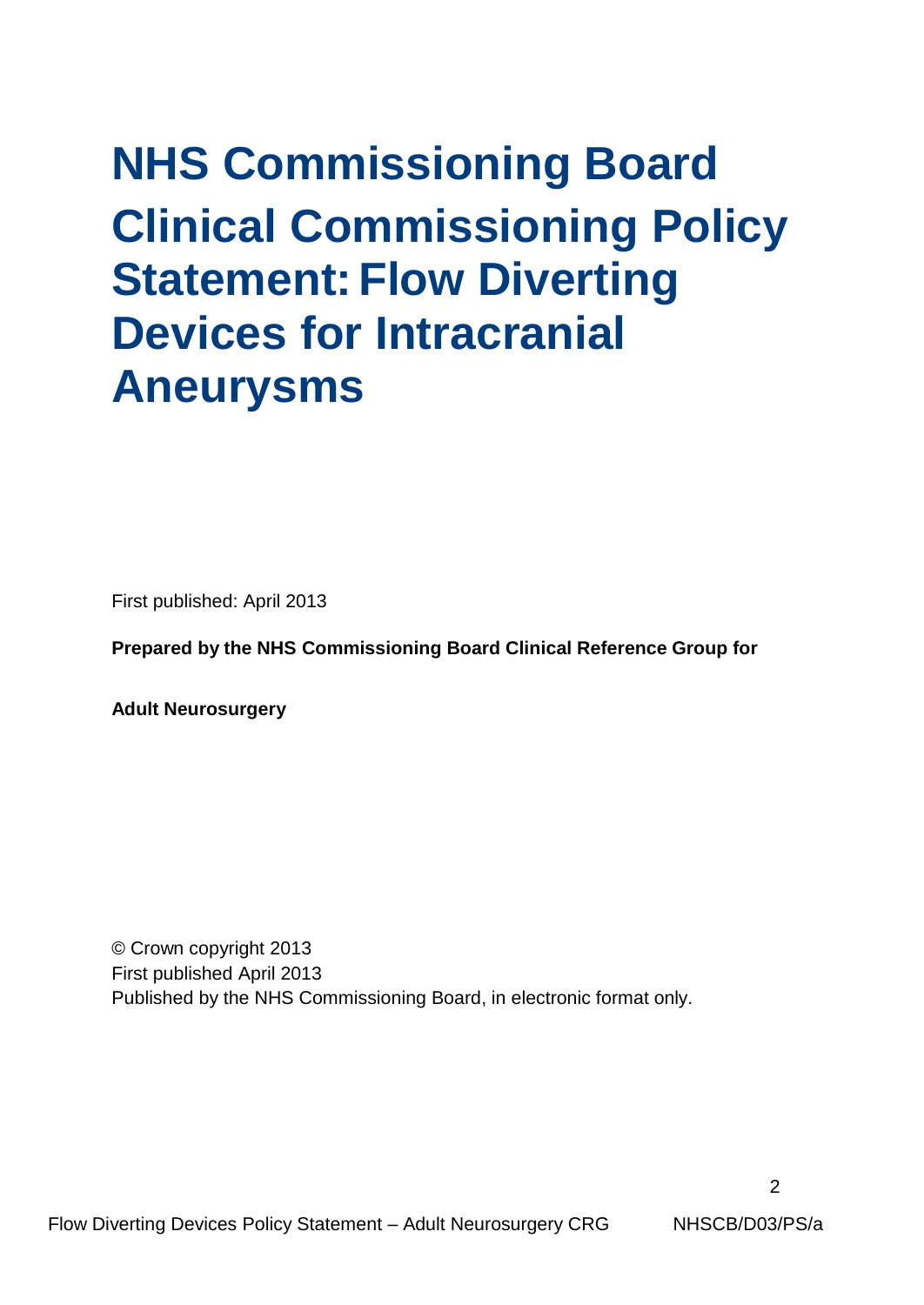## **POLICY STATEMENT: Flow Diverting Devices For Intracranial Aneurysms**

**Policy Ref:** 

**NHSCB/D03/PS/a**

|                    | Flow diverting embolization devices:                                                                                                                                                                                                                                                                                                                                                                                                                                                                                                                                 |  |  |  |
|--------------------|----------------------------------------------------------------------------------------------------------------------------------------------------------------------------------------------------------------------------------------------------------------------------------------------------------------------------------------------------------------------------------------------------------------------------------------------------------------------------------------------------------------------------------------------------------------------|--|--|--|
| <b>Treatment:</b>  | Pipeline Embolisation Device (PED) : Covidien <sup>1</sup>                                                                                                                                                                                                                                                                                                                                                                                                                                                                                                           |  |  |  |
|                    | SILK artery reconstruction device: Balt Extrusion <sup>2</sup>                                                                                                                                                                                                                                                                                                                                                                                                                                                                                                       |  |  |  |
| For:               | <b>Unruptured intracranial aneurysms</b>                                                                                                                                                                                                                                                                                                                                                                                                                                                                                                                             |  |  |  |
| <b>Background:</b> | Intracranial aneurysms are dilated blood vessels within the<br>skull. Their rupture causes a subarachnoid haemorrhage,<br>which can cause death or serious disability.                                                                                                                                                                                                                                                                                                                                                                                               |  |  |  |
|                    | The majority of unruptured aneurysms are diagnosed<br>incidentally. The standard approach to reduce the risk of<br>future rupture involves open surgery to clip the aneurysm's<br>neck, or endovascular coil embolisation, with or without<br>stenting.                                                                                                                                                                                                                                                                                                              |  |  |  |
|                    | The Flow Diverting or Pipeline Embolisation Device (PED) is<br>a self-expanding blood flow diverter that is placed across the<br>neck of an intracranial aneurysm. It is intended for use in<br>patients with complex intracranial aneurysms, specifically<br>those that are large or giant, wide necked or fusiform. It may<br>be used as an alternative to coiling, most commonly stent-<br>assisted coiling, particularly in patients for whom standard<br>coiling and/or stenting is unsuitable or for whom previous<br>coiling/clipping procedures have failed. |  |  |  |
|                    | The SILK artery reconstruction device is not a direct<br>comparator to PED but is being used to manage intracranial<br>aneurysms in some patients. The SILK device is currently<br>under review by the MHRA and has been recalled by the<br>manufacturers due to concerns about its safety. The SILK<br>device should not be used without embolisation coils. <sup>2</sup>                                                                                                                                                                                           |  |  |  |
|                    | The National Institute for Health and Clinical Excellence<br>(NICE) Medical Technologies Guidance (MTG) <sup>3</sup> states that<br>the use of PED in the NHS is supported by the current<br>evidence when it is used in patients with complex giant or<br>large intracranial aneurysms which are unsuitable for surgery<br>and being considered for stenting, and where large numbers<br>of coils would be needed during stent-assisted coiling.<br>NICE recognised that there are a small number of patients                                                       |  |  |  |
|                    | (an estimated 60 patients per year in the UK) for whom PED                                                                                                                                                                                                                                                                                                                                                                                                                                                                                                           |  |  |  |

3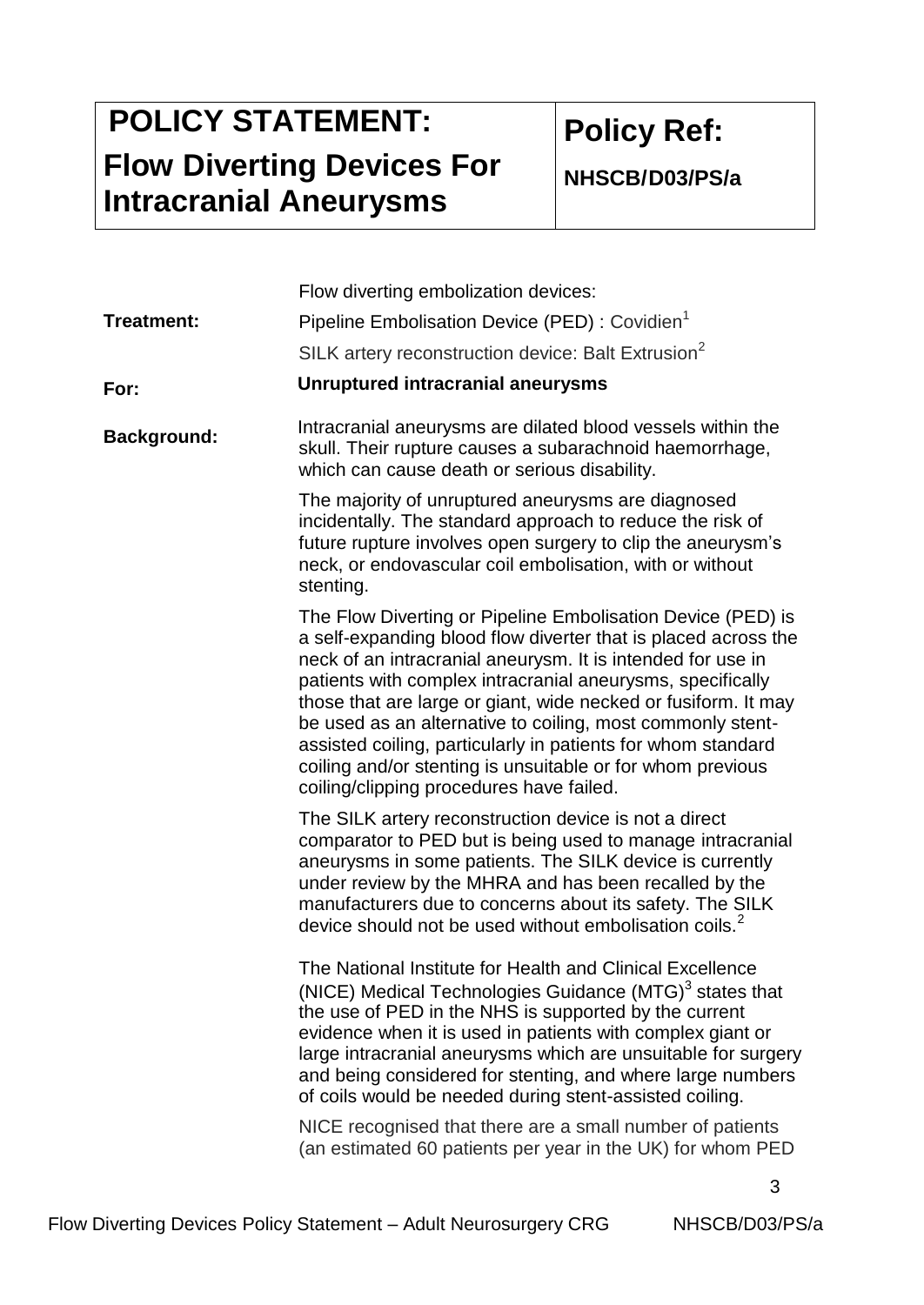|                                   | offers the only possible means of treatment. <sup>3</sup>                                                                                                                                                                                                                                                                                                                                                                                                                                                                                                           |  |  |  |  |  |
|-----------------------------------|---------------------------------------------------------------------------------------------------------------------------------------------------------------------------------------------------------------------------------------------------------------------------------------------------------------------------------------------------------------------------------------------------------------------------------------------------------------------------------------------------------------------------------------------------------------------|--|--|--|--|--|
|                                   | Data from the UKNG Flow Diverter Registry reported 77<br>cases in a 12 month period in $2011/12.4$                                                                                                                                                                                                                                                                                                                                                                                                                                                                  |  |  |  |  |  |
|                                   | The Adult Neurosurgery CRG has identified the types of<br>unruptured intracranial aneurysm that should be supported by<br>the NHS CB. They have also identified a group of patients<br>with ruptured aneurysms who may benefit from a flow<br>diverter.                                                                                                                                                                                                                                                                                                             |  |  |  |  |  |
|                                   | These are a small subgroup of patients with rare, recently<br>ruptured 'blood blister' aneurysms. Although there is no<br>evidence that flow diverters have advantages over other<br>treatments in these cases, patients are at high risk of early<br>rehaemorrhage, within a short time frame, associated with a<br>high mortality rate. These types of aneurysms are difficult to<br>repair surgically or with conventional coils and stents as the<br>vessel is extremely fragile and consequently there is a high<br>risk of procedural rupture. <sup>5,7</sup> |  |  |  |  |  |
|                                   | A recent evidence review commissioned to support this<br>policy <sup>6</sup> identified two uncontrolled prospective studies and<br>one retrospective uncontrolled study in progress, although<br>the results are unlikely to be available for some time.                                                                                                                                                                                                                                                                                                           |  |  |  |  |  |
|                                   | NICE recommends that clinicians should submit details of all<br>patients being treated with PED, or other flow diverting<br>stents, to the UK Flow Diverter Registry, to increase the<br>evidence base and guide future use of this technology.                                                                                                                                                                                                                                                                                                                     |  |  |  |  |  |
| <b>Commissioning</b><br>position: | The NHS Commissioning Board will commission the use of a<br>flow diverter where the patient:                                                                                                                                                                                                                                                                                                                                                                                                                                                                        |  |  |  |  |  |
|                                   | has one of the following conditions:                                                                                                                                                                                                                                                                                                                                                                                                                                                                                                                                |  |  |  |  |  |
|                                   | Large or giant unruptured intradural saccular<br>aneurysm of anterior circulation                                                                                                                                                                                                                                                                                                                                                                                                                                                                                   |  |  |  |  |  |
|                                   | Large or giant unruptured intradural fusiform<br>aneurysm of anterior circulation                                                                                                                                                                                                                                                                                                                                                                                                                                                                                   |  |  |  |  |  |
|                                   | Large or giant unruptured intradural aneurysm of<br>the posterior circulation                                                                                                                                                                                                                                                                                                                                                                                                                                                                                       |  |  |  |  |  |
|                                   | Symptomatic unruptured extradural aneurysm<br>(including cavernous carotid)                                                                                                                                                                                                                                                                                                                                                                                                                                                                                         |  |  |  |  |  |
|                                   | Recently ruptured 'blood blister' aneurysm                                                                                                                                                                                                                                                                                                                                                                                                                                                                                                                          |  |  |  |  |  |
|                                   | is considered fit for general anaesthesia.                                                                                                                                                                                                                                                                                                                                                                                                                                                                                                                          |  |  |  |  |  |
|                                   | has a contra-indication to both neurosurgery and<br>endovascular coiling (with or without stents), or these                                                                                                                                                                                                                                                                                                                                                                                                                                                         |  |  |  |  |  |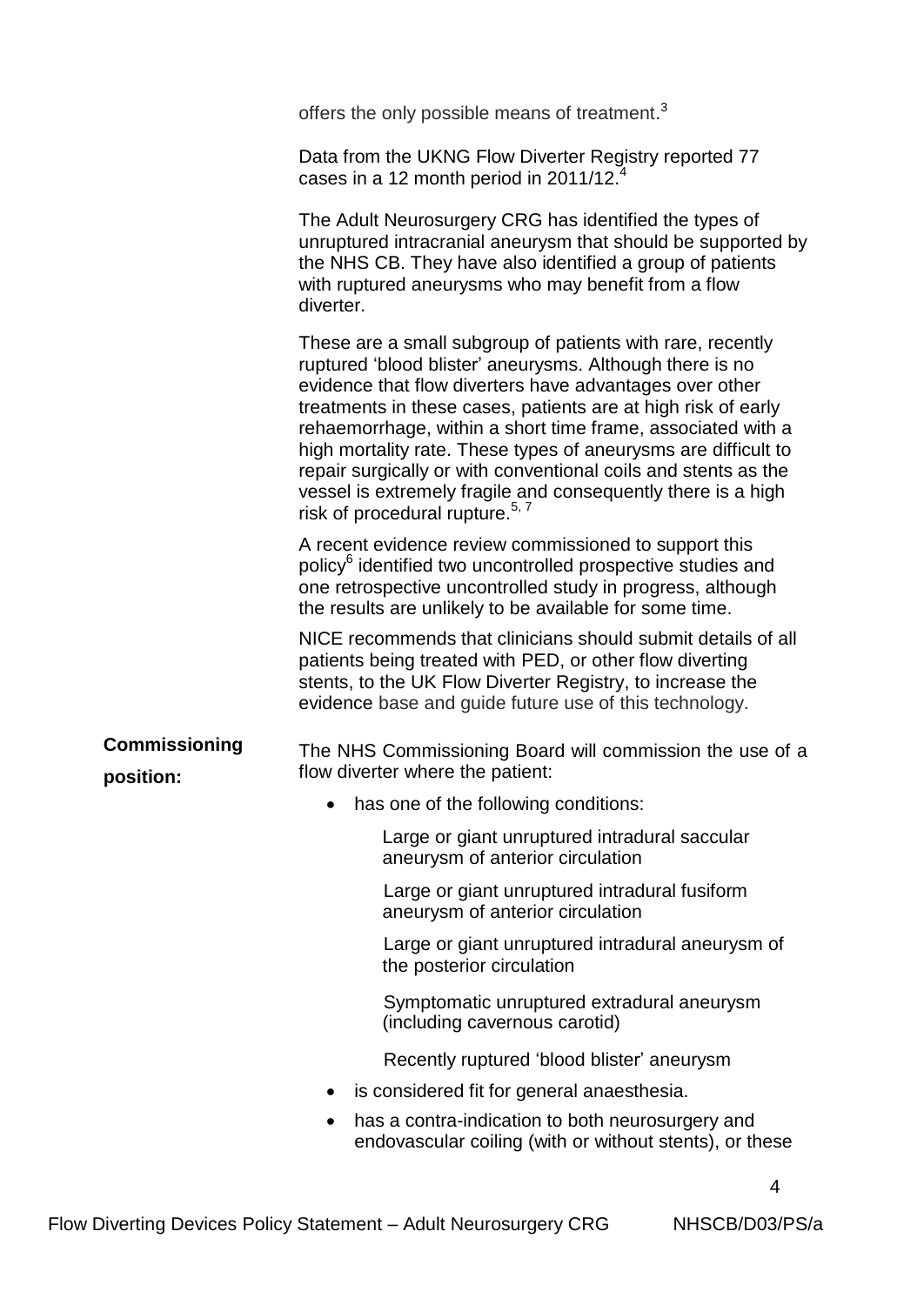are not feasible or have failed.

- is not expected to need more than two flow diverter devices inserted.
- will be under shared care with a vascular neurosurgeon and the procedure will be carried out in a specialist unit.
- has documented case discussion at a multidisciplinary team (MDT) meeting, including interventional neuroradiology and vascular neurosurgery.

 A careful risk / benefit assessment of the use of this intervention in asymptomatic disease has been carried out. The patient understands that the treatment remains under evaluation and this is clearly documented.

 The patient understands that the treatment remains under evaluation and that the standard treatment is usually conservative / medical. They are also aware that symptoms may persist following flow diverter treatment. They should be aware of known complications from existing research and this is clearly documented. Patients should also be aware of the need for regular and long term monitoring and follow up.

External peer review of case selection should be sought:

- By inexperienced operators (<10 cases/individual or <20 cases/centre)
- If there is uncertainty, or the MDT deems the case controversial, even in experienced centres

Requests for funding should be made via a prior approval request form specific to this policy.

Where treatment is needed for recently ruptured 'blood blister' aneurysms as an emergency, this must be justified and funding requests MUST be made within 7 days of treatment in order to be approved. The decision to proceed is based on local experience and expertise. This is understood by the patient and relatives and this is clearly documented.

 In view of the limitations to the evidence base, commissioners will monitor the uptake of this treatment closely. Information on procedural events and outcomes should be collected and made available on request.

 Clinicians should also submit details of all patients treated to the UK Flow Diverter Registry, to increase the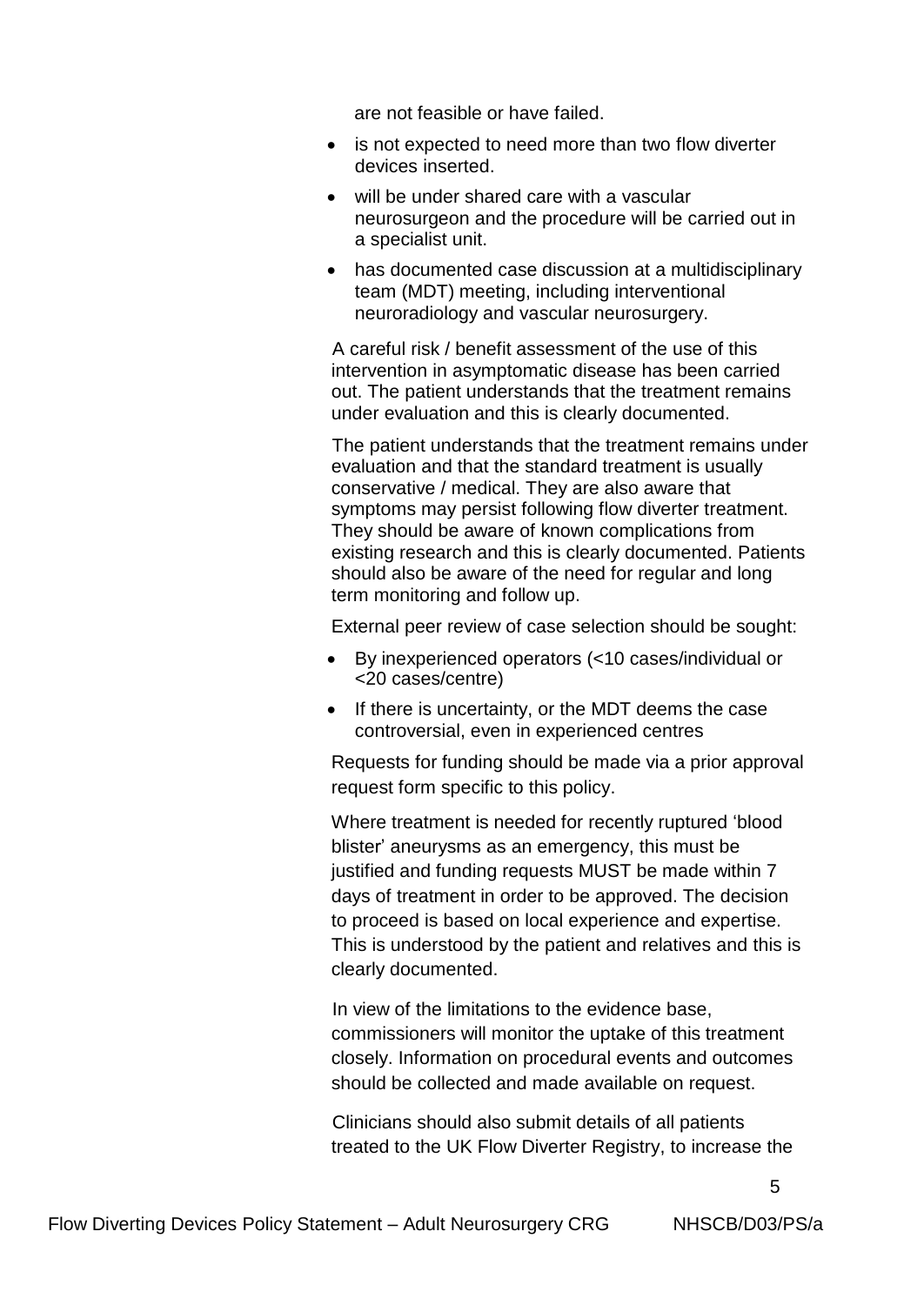evidence base and guide future use of this technology.

| <b>Effective from:</b>   | 1 April 2013                                                                                                                                                                                                                                                                                                                                                                                                                                                                                                                                                                                                                                                                                                                                                                                                                                |  |  |  |  |
|--------------------------|---------------------------------------------------------------------------------------------------------------------------------------------------------------------------------------------------------------------------------------------------------------------------------------------------------------------------------------------------------------------------------------------------------------------------------------------------------------------------------------------------------------------------------------------------------------------------------------------------------------------------------------------------------------------------------------------------------------------------------------------------------------------------------------------------------------------------------------------|--|--|--|--|
| <b>Evidence Summary:</b> | "Evidence from one systematic review and three further small<br>prospective multi-centre studies suggests that PED is<br>effective among patients with aneurysms that were wide-<br>necked, fusiform, had unfavourable dome/neck ratios, or had<br>failed previous therapy.                                                                                                                                                                                                                                                                                                                                                                                                                                                                                                                                                                 |  |  |  |  |
|                          | A cost comparison in the NHS suggests that PED is likely to<br>be clinically and cost effective for the prophylactic treatment<br>of unruptured intracranial aneurysms where otherwise 32 or<br>more coils would be needed, but not cost-effective compared<br>with stent-assisted coiling (using one stent) if 31 coils or<br>fewer are used, or with neurosurgical clipping, endovascular<br>parent vessel occlusion, neurosurgical parent vessel<br>occlusion or conservative management for patients in whom<br>those other options were feasible.                                                                                                                                                                                                                                                                                      |  |  |  |  |
|                          | The recommendation of the NICE MTG <sup>3</sup> on the use of PED is<br>that it should be confined to patients in whom both<br>neurosurgery and endovascular coiling are contra-indicated,<br>not feasible or failed, or where otherwise 32 or more coils<br>would be needed." <sup>6</sup>                                                                                                                                                                                                                                                                                                                                                                                                                                                                                                                                                 |  |  |  |  |
|                          | The total cost of treatment using two PEDs is greater than<br>that of stent-assisted coiling (using one stent) if 31 coils or<br>fewer are used, but the Pipeline embolisation device is less<br>costly if 32 or more coils are needed. The cost saving<br>associated with PED compared with stent-assisted coiling<br>with 32 coils was estimated to be £492 (total costs of £30,346<br>and £30,838 respectively). <sup>3</sup>                                                                                                                                                                                                                                                                                                                                                                                                            |  |  |  |  |
| <b>Equality Impact:</b>  | The NHS CB has a duty to have regard to the need to reduce                                                                                                                                                                                                                                                                                                                                                                                                                                                                                                                                                                                                                                                                                                                                                                                  |  |  |  |  |
|                          | health inequalities in access to health services and health<br>outcomes achieved as enshrined in the Health and Social Care Act<br>2012. The NHS CB is committed to ensuring equality of access and<br>non-discrimination, irrespective of age, gender, disability (including<br>learning disability), gender reassignment, marriage and civil<br>partnership, pregnancy and maternity, race, religion or belief, sex<br>(gender) or sexual orientation. In carrying out its functions, the NHS<br>CB will have due regard to the different needs of protected equality<br>groups, in line with the Equality Act 2010. This document is<br>compliant with the NHS Constitution and the Human Rights Act<br>1998. This applies to all activities for which they are responsible,<br>including policy development, review and implementation. |  |  |  |  |
|                          | $\mathbf{A}$ $\mathbf{A}$ $\mathbf{A}$ $\mathbf{A}$ $\mathbf{A}$ $\mathbf{A}$ $\mathbf{A}$ $\mathbf{A}$ $\mathbf{A}$ $\mathbf{A}$ $\mathbf{A}$ $\mathbf{A}$ $\mathbf{A}$ $\mathbf{A}$ $\mathbf{A}$ $\mathbf{A}$ $\mathbf{A}$ $\mathbf{A}$ $\mathbf{A}$ $\mathbf{A}$ $\mathbf{A}$ $\mathbf{A}$ $\mathbf{A}$ $\mathbf{A}$ $\mathbf{$                                                                                                                                                                                                                                                                                                                                                                                                                                                                                                          |  |  |  |  |

**Responsible CRG:** Adult Neurosurgery CRG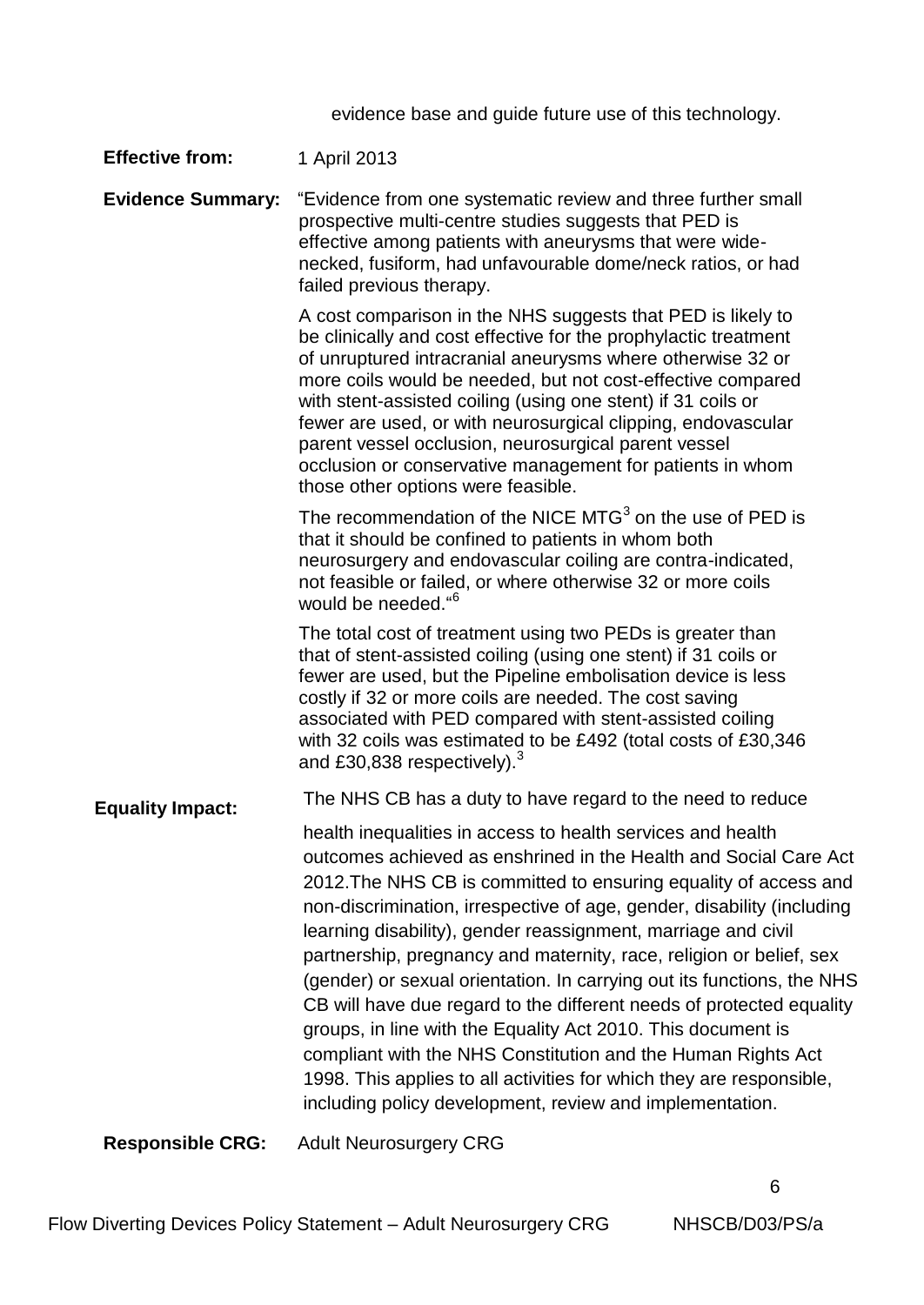| Date approved by<br><b>NHSCB Board:</b> | <b>April 2013</b> |
|-----------------------------------------|-------------------|
| <b>Policy review date:</b>              | 2013/4            |
| <b>Version:</b>                         | 1                 |
| <b>Supersedes:</b>                      | N/A               |

#### **References**

- 1. Covidien. Innovation spotlight. http://www.covidien.com/covidien/pages.aspx?page=Innovation/Detail-Tubes Accessed 11/10/12.
- 2. MHRA. Medical Device Alert: Intracranial stent manufactured by Balt Extrusion (MDA/2010/023) Issued: 23 March 2010 [http://www.mhra.gov.uk/Publications/Safetywarnings/MedicalDeviceAlerts/CON0](http://www.mhra.gov.uk/Publications/Safetywarnings/MedicalDeviceAlerts/CON076289) [76289](http://www.mhra.gov.uk/Publications/Safetywarnings/MedicalDeviceAlerts/CON076289)
- 3. National Institute for Health and Clinical Excellence. Pipeline embolisation device for the treatment of complex intracranial aneurysms**.** MTG10 May 2012 [http://publications.nice.org.uk/pipeline-embolisation-device-for-the-treatment-of](http://publications.nice.org.uk/pipeline-embolisation-device-for-the-treatment-of-complex-intracranial-aneurysms-mtg10.%20Accessed%2011/1/12)[complex-intracranial-aneurysms-mtg10.](http://publications.nice.org.uk/pipeline-embolisation-device-for-the-treatment-of-complex-intracranial-aneurysms-mtg10.%20Accessed%2011/1/12) Accessed 11/1/12.
- 4. Personal communication: email 15/11/2012. Dr John Millar, Consultant Neuroradiologist to Malcolm Qualie, Head of Health Policy M&ESCG
- 5. Personal communication: email 10/10/2012. Dr John Millar, Consultant Neuroradiologist to Malcolm Qualie, Head of Health Policy M&ESCG.
- 6. Solutions for Public Health (SPH), and Bazian. Pipeline embolisation device for unruptured intracranial aneurysms. Evidence review Commissioned by the National Specialised Services Transition Team (NSSTT) in England. September 2012.
- 7. McAuliffe W, Wenderoth JD. Immediate and Midterm Results following Treatment of Recently Ruptured Intracranial Aneurysms with the Pipeline Embolization Device. *AJNR Am J Neuroradiol* , 2012;**33**:487–93.